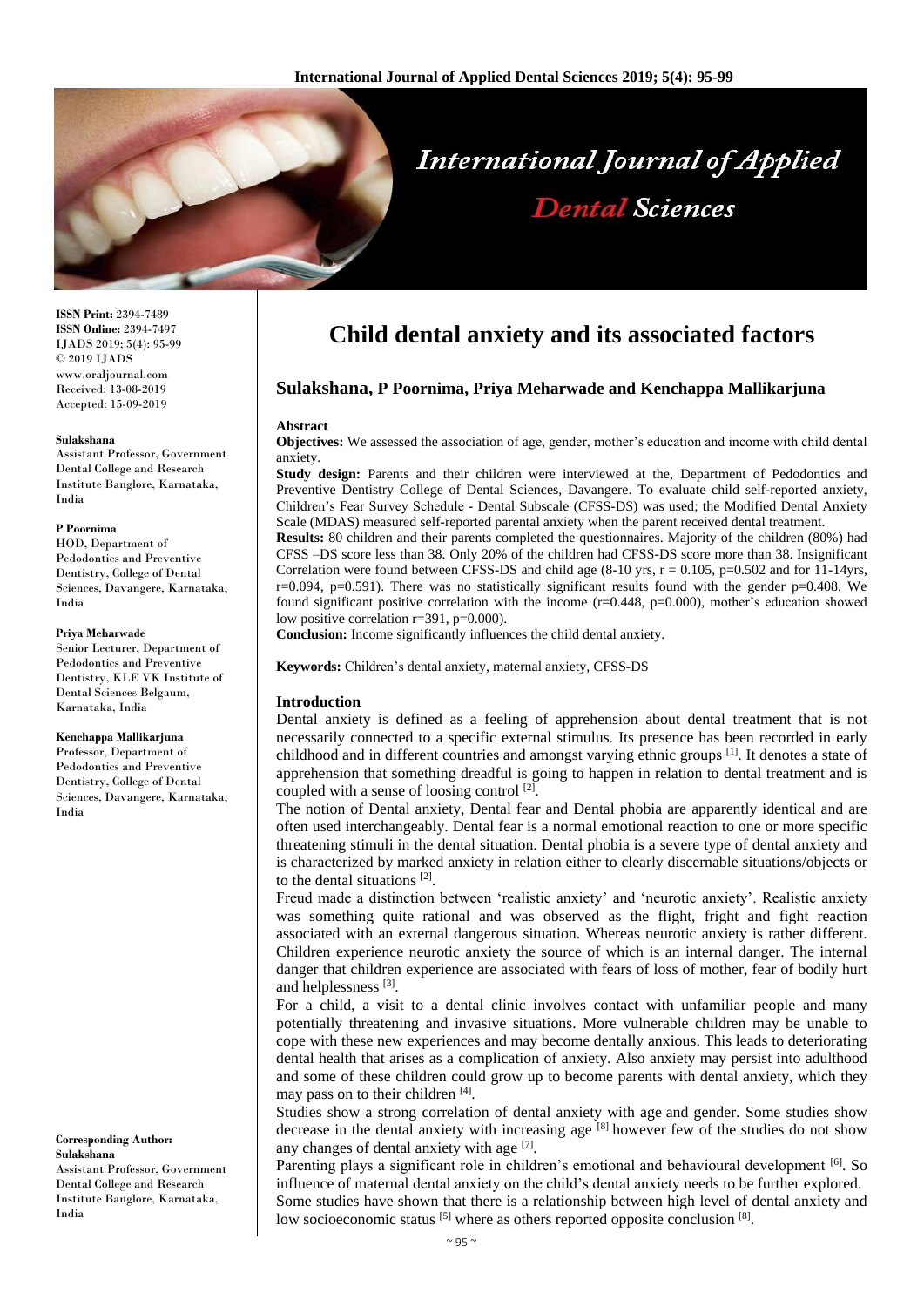Inspite of dental anxiety being worldwide problem, the understanding regarding child's dental anxiety is not clear. Hence the present study was done to determine the associated factors like age, gender, mother's education and income among 8-to-14year old children.

# **Materials and Method**

A total of 80 children aged 8 to 14 years and their parents who attended the Department of Pedodontics and Preventive Dentistry, College of Dental Sciences, Davangere agreed to participate in the study which involved answering questions regarding various aspects of their fear related to dental care were included in the study. Four variables i.e., child age, gender, mother's education and income were analysed. In order to evaluate each child's self-reported anxiety, we employed the Children's Fear Survey Schedule - Dental Subscale (CFSS-DS). The CFSS-DS is based on an instrument using fifteen Likert items, each scored from 1 to 5. For example, one item states "I am afraid of dentists" while another reads "I am afraid of injections." All responses are scored as follows: "not afraid at all" (1), "afraid a little" (2), "Fairly afraid" (3), "Quiet afraid" (4), or "very afraid" (5). The total Likert scale score is obtained by summing the individual item scores and can range from 15 (lowest) to 75 (highest)<sup>[16]</sup>. The CFSS-DS questionnaire was administered in English only to the child by study personnel shortly before the provision of dental treatment and explained in kannada if necessary.

The Modified Dental Anxiety Scale (MDAS), a modification of the Corah Dental Anxiety Scale (CDAS) [20-23] , was used to measure self-reported parental anxiety associated with their own dental visits. The modification to the CDAS was accomplished by adding a fifth item that relates to fear of injection. The MDAS questionnaire is comprised of five Likert items scored 1 to 5, with possible responses ranging from "not anxious" (1), "slightly anxious" (2), "fairly anxious" (3), "very anxious" (4), and "extremely anxious" (5). A total MDAS score can range from 5 to 25. The MDAS has been shown to be highly reliable, valid, more comprehensive than other anxiety questionnaires, and simple to complete [24] The MDAS was provided in English only. Data were collected on mother's age, education, occupation and family income.

Standard statistical methods, including regression analysis and correlations study, were used to analyze study data. The study was approved by the Institutional Review Board of College of Dental Sciences, Davangere. Written consent was obtained from the accompanying parent, and also from the children.

# **Results**

A total of 80 children and their mother provided complete data for each of the study questionnaires, and the analysis was restricted to mother /child pairs.

Table 1 Illustrates CFSS-DS score and MDAS score. Majority of the children (80%) had CFSS –DS score less than 38. Only 20% of the children had CFSS-DS score more than 38. However 60% of the mother had MDAS score more than 11 and 40% of the mother had MDAS score less than 10. There was no stastistically significant correlation found between CFSS mean and age as shown in (Table 2). One Way Anova test (Table 3) revealed slightly higher CFSS mean for girls (29.57+/-8.15) than boys (27.89+/-9.87) but it was insignificant p=0.408. Regression analysis revealed significant association of income with child dental anxiety

(Table 4) P=0.000. Other variables are excluded as their significance is less than 95% confidence level in affecting CFSS Scores in the regression model (Table 5). However separate correlation study has been carried out to know the actual correlation between CFSS scores and all variables under study (Table 6) in which income showed moderate positive correlation  $(r=0.448, p=0.000)$  and mother's education showed low positive correlation r=0.391, p=0.000. We did not considered occupation as most of the mothers were unemployed.

# **Discussion**

Dental anxiety in children has been recognised as a source of problems in patient management Kleiman,1982; Chellappah *et al.*, 1990; Alwin *et al.*, 1991, 1994; Peretz and Efrat, 2000; Buchanan and Niven, 2002. Dentists have had some difficulty in identifying the stimuli that lead to dental anxiety in the dental office. It is accepted that the aetiology of dental anxiety is a problem made up of a number of different components, Klingberg et al. [8] and Rantavuori et al. [10]

Age, gender and socio-economic status play important roles as determining factors in dental anxiety; of these, age is the best known factor for dental anxiety [8] . Several studies have implicated the relationship between age and dental anxiety as a decrease in dental anxiety with increasing age  $[7, 8]$ . On the other hand, this relationship becomes less important as the child reaches 6-7 years of age or older. After this age the child can cope better with potentially anxiety-provoking experience [8] . We selected age group 8-14 years because children in this age group can read and understand the questions in the CFSS-DS form and express their feelings.

Another aetiological factor of dental anxiety that remains controversial is gender. The interaction of age and gender in the manifestation of dental anxiety has been highlighted by many researchers Klienkhect *et al*, 1973; Corah *et al.*, 1978; Corkey and Freeman, 1988; Chellappah *et al*, 1990; Alvesolo et al., 1993. For example, Klingberg<sup>[8]</sup> (1995) found that boys aged between 9 and 11 years tend to score higher on dental anxiety than girls of the same age. Gender may not predict dental anxiety by itself, but interaction with the other variables could predispose children to the problem.

It is known that Parents transmit feelings of fear and mothers with high anxiety levels have most often been shown to exert a negative influence on their children's behaviour in the dental office than father and it has been suggested that one can understand, predict and influence a child's dental behaviour through the mother's attitude towards dental care. One underlying reason for this effect on the child may be the traditional division of family tasks, which usually results in the mother rearing the child and accompanying the child to the dentist <sup>[25]</sup>. Patients with higher educational levels may have better oral health or visit the dentist more regularly <sup>[26]</sup>. In some studies it was demonstrated that increased educational level result in decreased dental anxiety. Other studies have shown no significant association with the education. Hence we studied effect of mothers education on child dental anxiety.

Klingberg  $[8]$  and Bedi  $[5]$  *et al.* have reported that there is a relationship between high levels of dental anxiety and low socio-economic status, whereas others have come to the opposite conclusion Klingberg [8] 1995; Folayan [4] *et al.*, 2003; Folayan [1] *et al.*, 2004. Variation in dental anxiety with the income is not clear, it needs to be investigated. So we studied association of parents income with the child dental anxiety. Kuppuswamy' s socioeconomic status scale was used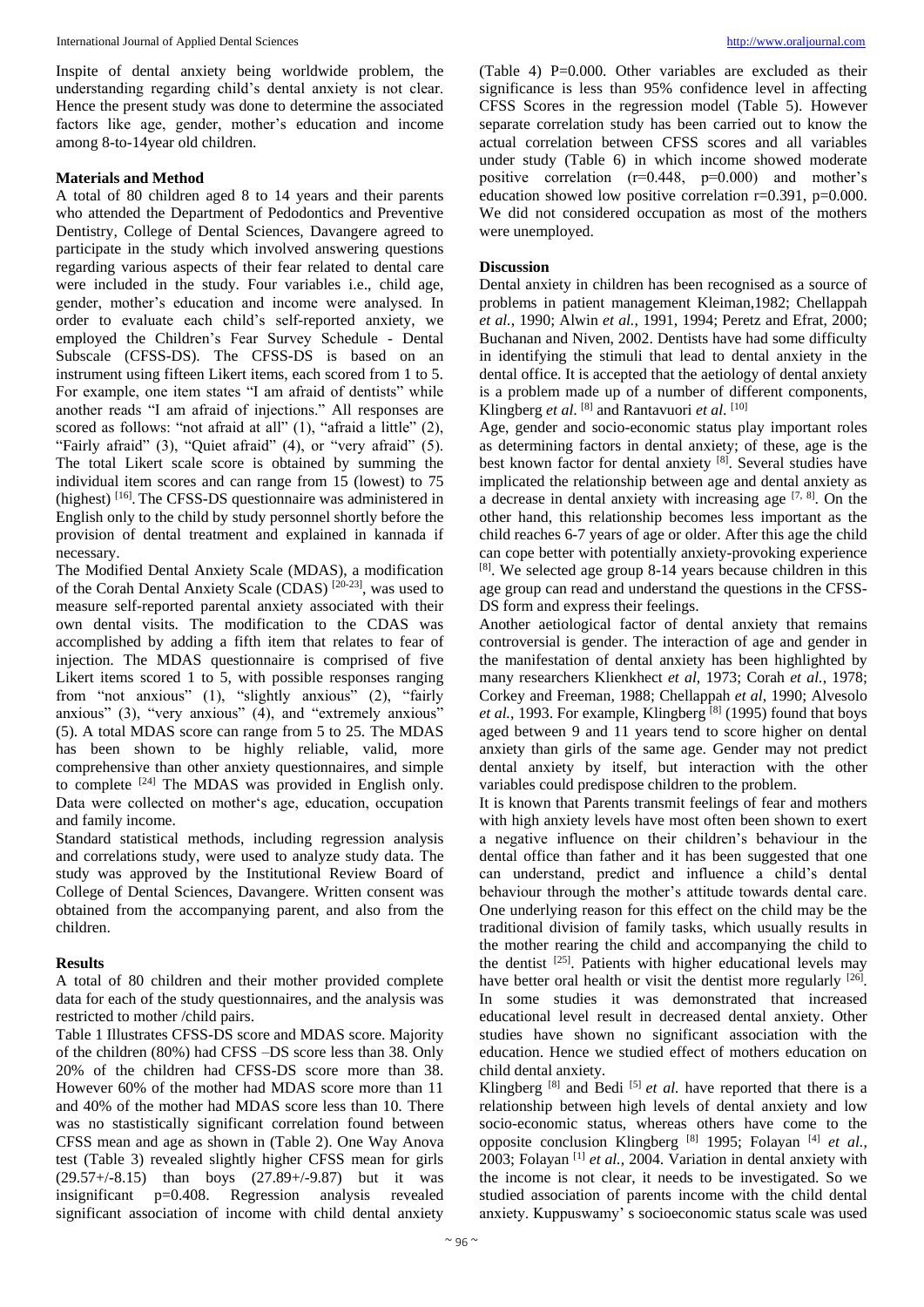# for defining the socioeconomic status.

Dentists do not usually screen dental fear. A study in England showed that only 20% of dentists who were interested in treating patients with dental fear, had used a screening method to evaluate their patient's level of fear  $[27]$ . Prior to treatment, dentists should be able to detect patient's level of anxiety and fear so that they can use appropriate management options [28]. several scales have been developed for this intention. The CFSS-DS is based on an instrument using fifteen Likert items, each scored from 1 to 5. For example, one item states "I am afraid of dentists" while another reads "I am afraid of injections." Another scale is Corah's Dental Anxiety Scale (CDAS) [29] . This scale does not contain any questions about local anesthetic injection, which is a major anxiety source for some patients <a>[30]</a>. Modified Dental Anxiety Scale (MDAS), is established by Humphris *et al.* <sup>[31]</sup>. based on the CDAS and comprises a question about local anesthetic injection. MDAS is the most accepted questionnaire for assessing dental anxiety in the UK  $^{[32]}$ . It is valid, reliable and has good psychometric properties. Answering is easy, quick, not anxiety provoking and therefore suitable for clinical uses [33] . Use of MDAS is limited to adults because in younger children vocabulary understanding and emotions are not fully developed [34].

In the present study, effect of age, gender, mother's education and income on child dental anxiety was assessed in 80 mother and child pair. CFSS-DS was used measure child dental anxiety just prior to the treatment during first visit and MDAS was used to assess mother's anxiety based on their previous dental visit.

In the present study, we found no relationship between age and dental anxiety. Our results are similar to the study conducted by Folayan  $[4]$  *et al.* (2003) who showed no relationship between age and dental anxiety; this was attributed to the homogenecity of the age group studied. Several studies have reported that dental fear seems to decrease with increasing age  $[8, 9]$ . This reported decrease in fear might essentially represent a developmental change in children. Increasing age in children is related to the development of cognitive abilities and change in the expression of fear, that is children may learn to control the way they express their fear as they grow older and subsequently this may lead to decrease of inappropriate behaviour perceived by others [35].

The present study showed that there was no relationship between gender and dental anxiety, which is in agreement with other studies (Gatchel, 1989; Otto, 1994). In contrast to our study Bedi *et al.* <sup>[5]</sup>, Moore *et al.* <sup>[6]</sup>, Pertez *et al.* <sup>[11]</sup>, Masoud Saatchi. <sup>[18]</sup>, and Majstorovic e al. <sup>[16]</sup> showed higher level of dental anxiety in girls compared to boys. It is not clear why some studies find that girls are more likely to show dental anxiety than boys, and others do not. These differences may exist due to potential variety of personality related cognitive traits, which are influenced by cultural background. It is possible that social and cultural views may play a role; for example, in some cultures, it is more socially acceptable for girls to exhibit or admit fearful behavior than boys. The gender-specific manifestation of fear may also have a biological origin, reflecting distinctive psychological functioning as well as differences in anticipating and reacting to stressful situations. However, differences could persist due to gender related differences determined by the specificity of conditioning process and learned responses that individuals have experienced throughout life [16].

In our study we did not find significant association of mothers education with dental anxiety however there was low positive correlation with the child dental anxiety. Our results are similar to the study conducted by Benjamin Peretz et al. [11], Masoud Saatchi <sup>[18]</sup>, D locker *et al.* <sup>[36]</sup>. In contrast to our study Humphris et al. <sup>[37]</sup> Erten et al. <sup>[38]</sup> and Do Nascimento et al. <sup>[39]</sup> found that higher education leads to a reduction in dental anxiety.

We found significant results with the income. Correlation was moderately positive, ie higher anxiety was present in the children from the high income group. Our results are similar to the study conducted by Klingberg *et al*. [8] and Folayan *et al*. [4] However, Folayan *et al* noted a relationship between the type of the child's school and dental anxiety. On the other hand, Bedi et al. <sup>[5]</sup> observed a significant relationship between child dental anxiety and low SES. However in their study father's occupation was considered for defining the socioeconomic status.

The present study has been conducted on a limited population who visited College of Dental Sciences, Davangere during the study period, therefore further studies on larger populations are needed. Also, further studies with different designs should be accomplished to investigate different etiological factors of dental anxiety.

**Table 1:** CFSS-DS Score and MDAS score

| CFSS-DS score (Child) | n  | $\frac{6}{9}$ |
|-----------------------|----|---------------|
| <38                   | 64 |               |
| $38+$                 | 16 |               |
| MDAS score (Mother)   |    |               |
| ${<}10$               | 32 |               |
| $11+$                 |    |               |

**Table 2:** CFSS mean and its correlation with age

| Age        | n | $\frac{0}{0}$ | Mean | <b>CFSS Mean</b>                                                    |  | P-value Significance |
|------------|---|---------------|------|---------------------------------------------------------------------|--|----------------------|
| 8-10 vears |   |               |      | $\mid$ 43   53.75   8.79+/-0.77   27.33+/9.6   0.105   0.502        |  | <b>Insignificant</b> |
|            |   |               |      | 11-14 years   37   46.25   12.45+/1.12   30.45±7.99   0.094   0.591 |  | Insignificant        |

| Table 3: One Way ANOVA (Gender) |  |  |  |
|---------------------------------|--|--|--|
|---------------------------------|--|--|--|

| Gender | n  | $\frac{6}{9}$ | <b>CFSS Mean</b> | <b>F-Value</b> | <b>P-value</b> | <b>Significance</b> |
|--------|----|---------------|------------------|----------------|----------------|---------------------|
| Bovs   | 38 | 47.           | 27.89±9.87       | 0.691          | 0.408          | Insignificant       |
| Girls  | 42 | 50E<br>ر ب    | 29.57±8.15       |                |                |                     |

Regression analysis

**Table 4:** Regression Coefficients

| Model |            | <b>Unstandardized Coefficients</b> |                   | <b>Standardized Coefficients</b> |                |      |
|-------|------------|------------------------------------|-------------------|----------------------------------|----------------|------|
|       |            |                                    | <b>Std. Error</b> | Beta                             |                | Sig. |
|       | (Constant) | 21.686                             | .840              |                                  | 11.788         | 000  |
|       | Income     | 578                                | .582              | 448                              | $4.42^{\circ}$ | 000  |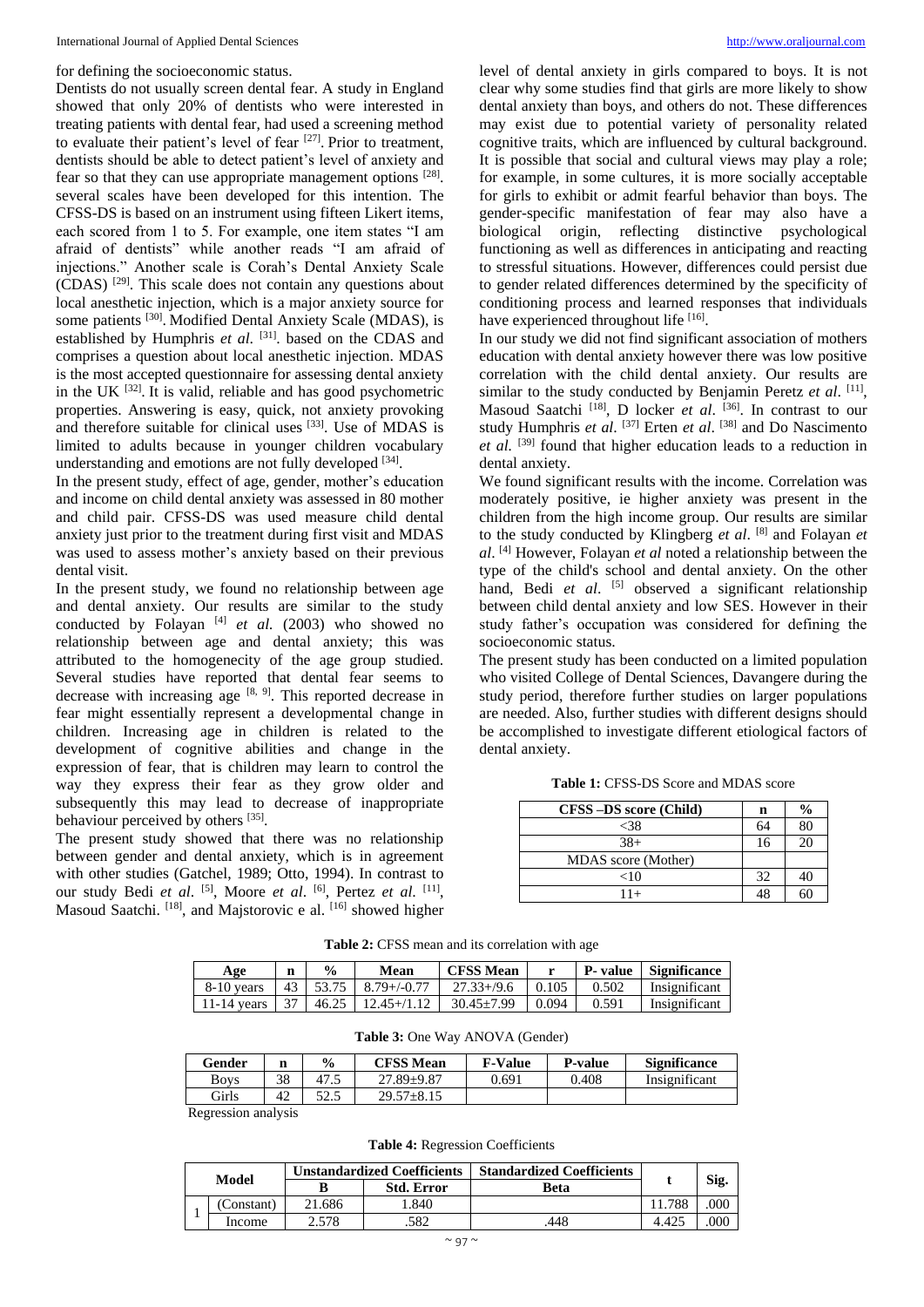|  |  | <b>Table 5:</b> Excluded Variables from the regression model |
|--|--|--------------------------------------------------------------|
|--|--|--------------------------------------------------------------|

| Model |            | Beta In          |      | Sig. |  |
|-------|------------|------------------|------|------|--|
|       | Age        | $164^{b}$        | .626 | 108  |  |
|       | Gender     | 177b             | .259 | 796  |  |
|       | Mothersedu | 194 <sup>b</sup> | .497 | .138 |  |
|       | Occupation | nap              | .285 |      |  |

Table 6: Correlation Study CFSS Scores Vs Other factors under study

| <b>Factors</b>     | n  | $(Mean \pm S.D)$ | R        | p-value  | <b>Remark</b>                         |
|--------------------|----|------------------|----------|----------|---------------------------------------|
| Age                | 80 | $10.47 \pm 2.08$ | 0.205    | 0.602    | Weak +ve correlation; insignificant   |
| Gender             | 80 | $1.47 \pm 0.502$ | $-0.129$ | 0.408    | Weak –ve correlation; insignificant   |
| Occupation         | 80 | $1.11 + 0.377$   | 0.076    | 0.506    | Weak +ve correlation; insignificant   |
| Mother's Education | 80 | $3.83 + 1.28$    | 0.391    | $0.000*$ | $Low + ve correlation$ ; significant  |
| Income             | 80 | $2.15 + 1.76$    | 0.448    | $0.000*$ | Moderate +ve correlation; significant |

# **Conclusion**

Based on the data obtained from the present study it can be concluded that:

- 1. Age gender and mothers education is not associated with dental anxiety however there is low positive correlation with mother's education.
- 2. Income was significantly associated with dental anxiety. There was moderately positive correlation with income.

# **References**

- 1. Folayan MO, Idehene E, Ojo OO. The modulating effect of culture on the expression of dental anxiety in children: a literature review. Int J Paediatr Dent. 2004; 14(4):241- 245.
- 2. Gunilla Klingberg, Anders Broberg G. Dental fear/anxiety and dental behaviour management problems in children and adolescents: a review of prevalence and concomitant psychological factors. Int J Paediatr Dent. 2007; 17(6):391-406.
- 3. Ruth Freeman. A fearful child attends: a psychoanalytic explanation of children's responses to dental treatment. Int J Paediatr Dent. 2007; 17(6):407-418.
- 4. Folayan MO, Fomata DU, Adekoya Sofawara CA, Otuyemi OD, Idehen E. The effect of psychological management on dental anxiety in children. J Clin Pediatric Dent. 2003; 27(4):365-370.
- 5. Bedi R, Sutcliffe P, Donnanz PT, Mcconnachi J. The prevalence of dental anxiety in a group of 13- and 14 year-old Scottish children. International Journal of Paediatric Dentistry. 1992; 2:17-24.
- 6. Moore R, Brin H, Kirkegaard E, Broads gaard I, Scheutz F. Prevelence and characteristics of dental anxiety in Danish adults. Community Dent Oral Epdemiol. 1993; 21:292-6.
- 7. Folayan MO, Idehen EE, Ufomata D. The effect of sociodemographic factors on dental anxiety in children seen in a suburban Nigerian hospital International Journal of Paediatric Dentistry. 2003; 13:20-26.
- 8. Klingberg G, Berggren U, Carlsson SG, Noren JG. Child dental fear: cause-related factors and clinical effects. Eur J Oral Sci. 1995; 103:405-12.
- 9. Raadal M, Milgrom P, Weinstein P, Mancl L, Cauce AM. The Prevalence of Dental Anxiety in Children from Lowincome Families and its Relationship to Personality Traits. J Dent Res 1995; 74(8):1439-1443
- 10. Rantavuori K, Lahti S, Hausen H, Seppa L, Karkkainen S. Dental fear and oral health and family characteristics of Finnish children, Acta Odontol Scand. 2004; 62(4):207-213.
- 11. Benjamin Peretz, Yaron Nazarian, Enrique Bimstein.

Dental anxiety in students' paediatric dental clinic: children, parents and students. International Journal of Paediatric Dentistry. 2004; 14:192-198.

- 12. Majstorovic M, Veerkamp JSJ. Developmental changes in dental anxiety in a normative population of Dutch children. European Journal of Paediatric Dentistry. 2005; 1:30-34.
- 13. Cem Dogan M, Guash Seydaoglu, Sukru Uguz, Banu Yazgan Inac. The effect of Age, Gender and Socioeconomic factors on perceived Dental Anxiety Determined by modified scale in children. Oral Health And Preventive Dentistry 2006; 4(4)
- 14. Chen-Yi Lee, Yong-Yuan Chang, Shun-Te Huang. Prevalence of Dental Anxiety among 5- to- 8- Year-Old Taiwanese Children. J Public Health Dent. 2007; 67(1):36-41.
- 15. BS Suprabha, Arati Rao, Shwetha Choudhary, Ramya Shenoy. Child dental fear and behaviour: The role of environmental factors in a hospital cohort. Journal of Indian Society of Pedodontics and Preventive Dentistry. 2011; 29:95-101.
- 16. Majstorovic M *et al*. Indicators of Dental Anxiety in Children Just Prior to Treatment. The Journal of Clinical Pediatric Dentistry. 2014; 39:12-17.
- 17. Gulrez Hanif Raja, Faisal Shafiq Malik, Ulfat Bashir. Attaullah dental anxiety among children of age between 5-10 years visiting a teaching dental hospital in Islamabaad, Pakistan. J Ayub Med Coll Abbottabad 2015; 27.
- 18. Masoud Saatchi *et al.*, The prevalence of dental anxiety and fear in patients referred to Isfahan Dental school, Iran. Dental Research journal, 2015, 12(3)
- 19. Gyanendra Mishra, Seema Thakur, Parul Singhal, Shiv Nath Ghosh, Deepak Chauhan, Cheranjeevi Jayam. Assessment of child behavior in dental operatory in relation to sociodemographic factors, general anxiety, body mass index and role of multi media distraction. Journal of Indian Society of Pedodontics and Preventive Dentistry. 2016; 34:159-164.
- 20. Aartman IH, van Everdingen T, Hoogstraten J, Schuurs AH. Self-report measurements of dental anxiety and fear in children: a critical assessment. ASDC J Dent Child, 1998; 65:252-8, 29-30,
- 21. Kvale G, Berg E, Raadal M. The ability of Corah's Dental Anxiety Scale and Spielberger's State Anxiety Inventory to distinguish between fearful and regular Norwegian dental patients. Acta Odontol Scand, 1998; 56:105-9,
- 22. Klingberg G, Sillen R, Noren JG. Machine learning methods applied on dental fear and behavior management